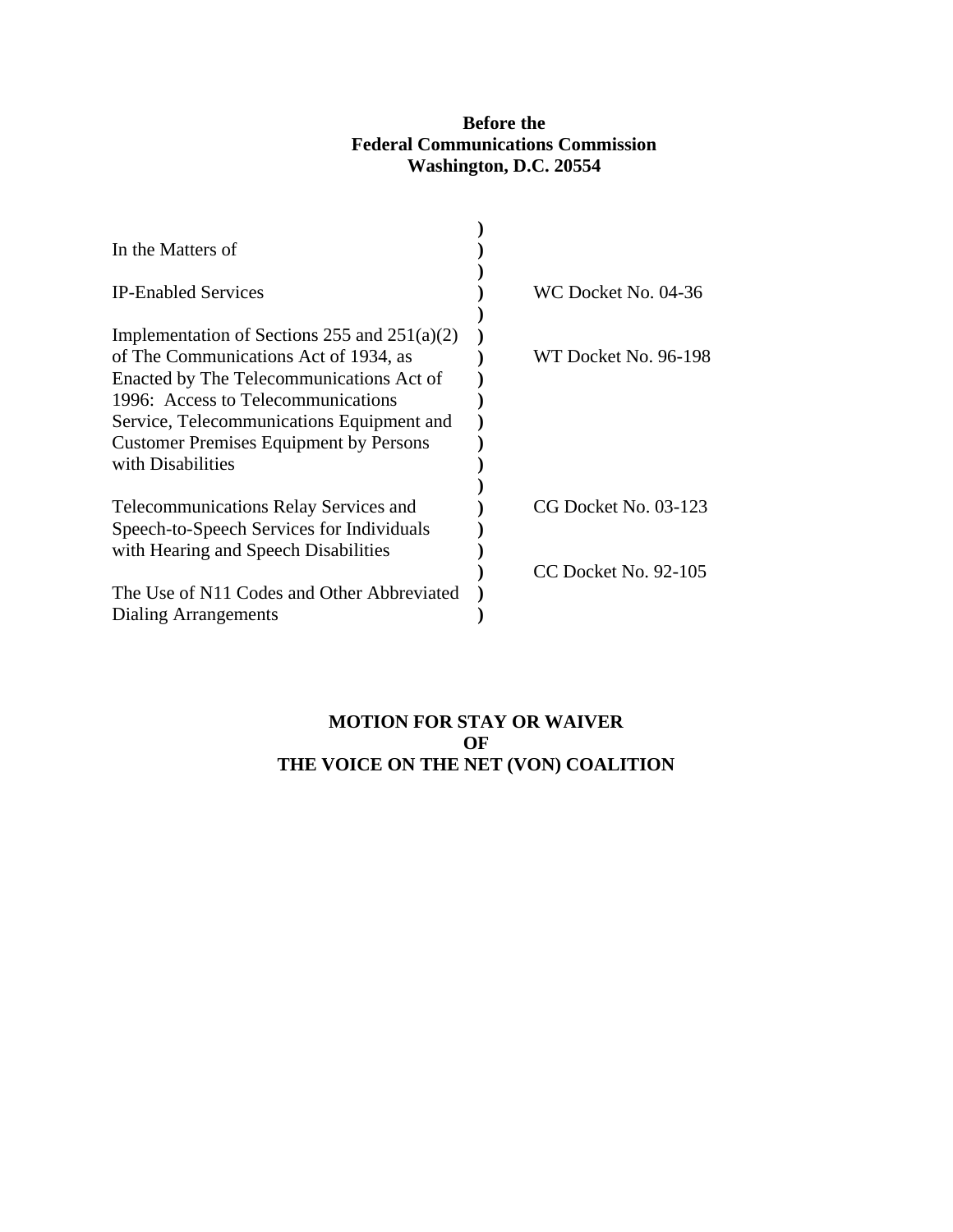#### **SUMMARY**

The Voice on the Net ("VON") Coalition respectfully requests that the Commission enter a stay of the effectiveness of certain provisions of the Disability Access Order for Interconnected VoIP providers released on June 15, 2007 (Order).<sup>1</sup> Specifically, the Commission should stay the TRS requirements set forth in Subpart F of the Commission's Part 64 Rules, with the exception of 47 C.F.R. 64.604(5)(iii) requiring Interconnected VoIP providers to contribute to the TRS fund, to the extent that the rules demand Interconnected VoIP provider compliance by October 5, 2007. In the alternative, the VON Coalition requests a waiver of these requirements.

The Commission should grant the stay for the following reasons:

- 1. The VON Coalition would likely prevail on the merits because the Order imposes an unreasonable and arbitrary compliance deadline established without apparent consideration of the technical complexities, resource, and economic implications associated with meeting the Order's requirements – a deadline that many Interconnected VoIP providers cannot reasonably meet.
- 2. If allowed to remain effective, the Order could cause Interconnected VoIP providers and consumers serious and irreparable harm in that the providers who are unable to comply with the deadline would potentially be subject to fines for such noncompliance and consumers could experience rate increases or, worse, unavailability of the very services that have heretofore enabled tremendous and robust features for consumers with disabilities.

 $\frac{1}{1}$  *IP-Enabled Services*, WC Docket No. 04-36; *Implementation of Sections 255 and 251(a)(2) of The Communications Act of 1934, as Enacted by The Telecommunications Act of 1996: Access to Telecommunications Service, Telecommunications Equipment and Customer Premises Equipment by Persons with Disabilities*, WT Docket No. 96-198; *Telecommunications Relay Services and Speech-to-Speech Services for Individuals with Hearing and Speech Disabilities,* CG Docket No. 03-123; *The Use of N11 Codes and Other Abbreviated Dialing Arrangements*, CC Docket No. 92-105, Report and Order, FCC 97-110, at ¶1 (released June 15, 2007) ("*Disability Access for IVoIP Order*").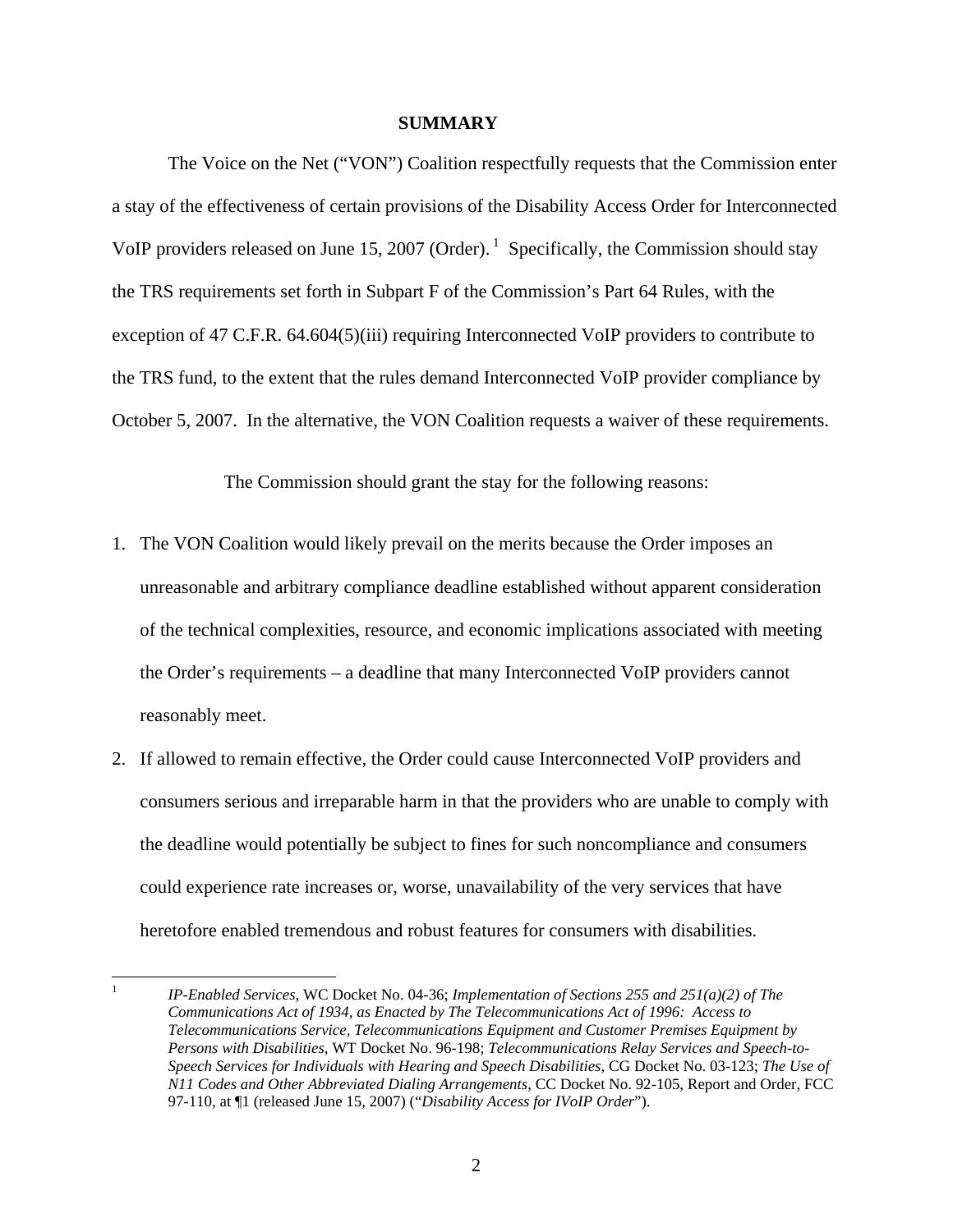- 3. Further, in an effort to hasten compliance, some Interconnected VoIP providers would be forced to consider redeploying staff currently allocated to other projects such as E9-1-1 and CALEA compliance, thereby causing interference with and potentially delaying deployment of other new and innovative life saving and national security related products and services.
- 4. Others will not be harmed by the grant of stay. Granting a stay of the Order's effective date would not harm competitors of Interconnected VoIP providers or customers; in fact, customers utilizing various telecommunications relay services (TRS) may benefit by the Commission allowing sufficient time for implementation and testing to ensure effective delivery of TRS services rather than suffering from hastily deployed services intended to meet an unreasonable and arbitrary deadline. Moreover, VoIP providers would continue to contribute to the TRS fund, thereby causing no harm to the funding mechanisms.
- 5. The stay will serve the public interest in that it would allow enough time for Interconnected VoIP providers, states, and TRS providers to fully develop and test TRS and 711 abbreviated dialing services prior to introduction to the public, thereby facilitating a one-time change that provides customers with complete and accurate dialing, and accommodating the Commission's stated goal of ensuring that these advanced communications systems are made available to and promote the safety and welfare of all Americans.
- 6. Finally, an administrative stay will not result in any appreciable harm to the public interest and will the serious consequences that would follow from the enforcement of the rules.

For these reasons, and in the interest of fairness and efficiency, the Commission's TRS rules should be stayed pending review of the implementation requirements necessary to meet the disability access obligations. If the Commission chooses not to grant a stay, the VON Coalition requests a waiver of the October 5, 2007 deadline. A waiver is justified because, despite the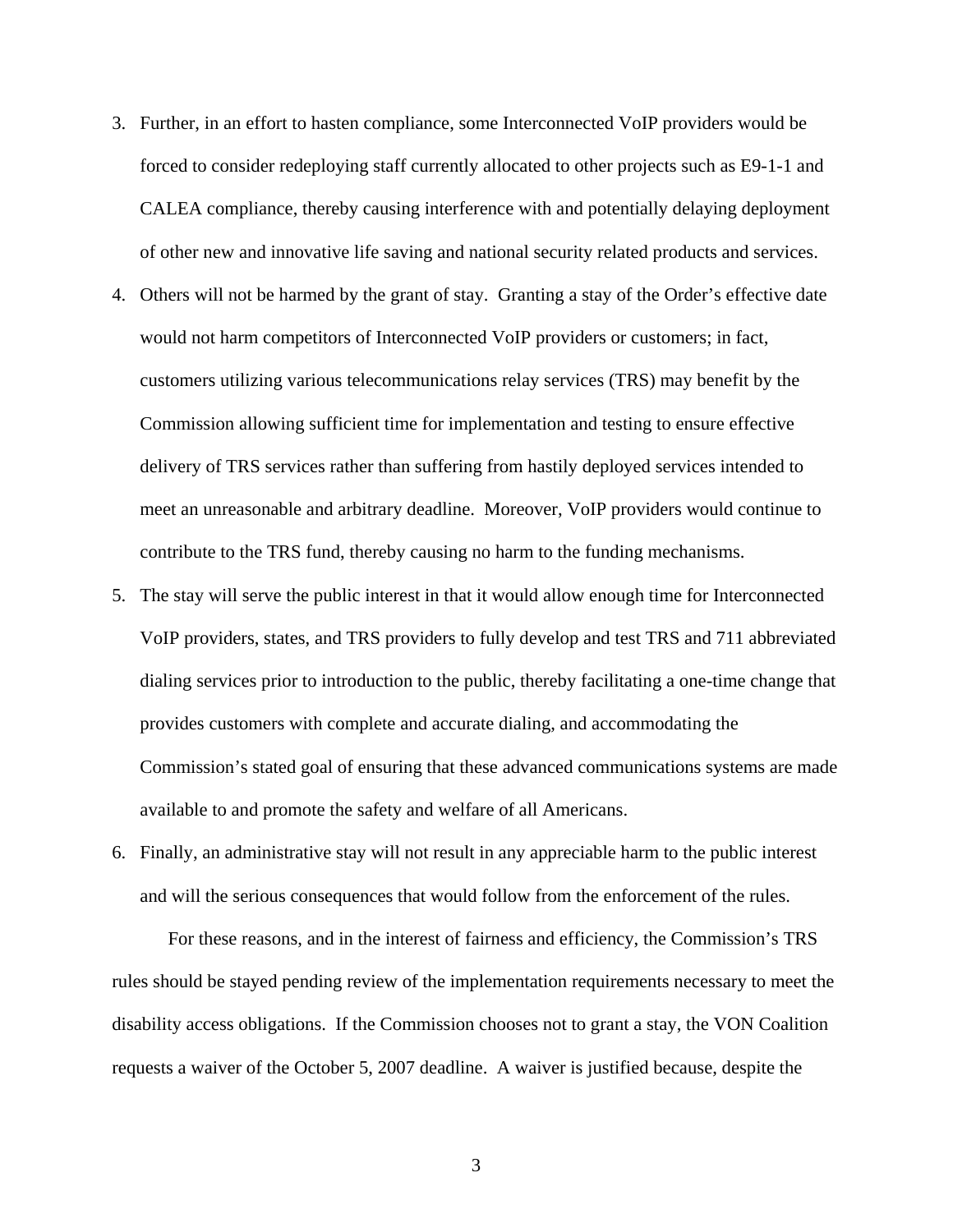good faith efforts of the Interconnected VoIP industry, Interconnected VoIP providers will be unable to meet that deadline and a waiver will be in the public interest. Indeed, the Commission has previously issued waivers of TRS implementation rules for good cause in circumstances where petitioners were unable to effectuate standards by a Commission mandated deadline.<sup>2</sup>

 $\frac{1}{2}$ 

*See, e.g. Telecommunications Relay Services and Speech-to-Speech Services for Individuals with Hearing and Speech Disabilities*, Order, DA 01-492, CC Docket No. 98-67 (rel. Feb. 23, 2001) (waivers granted to Sprint Communications company L.P. to comply with Section 64.604).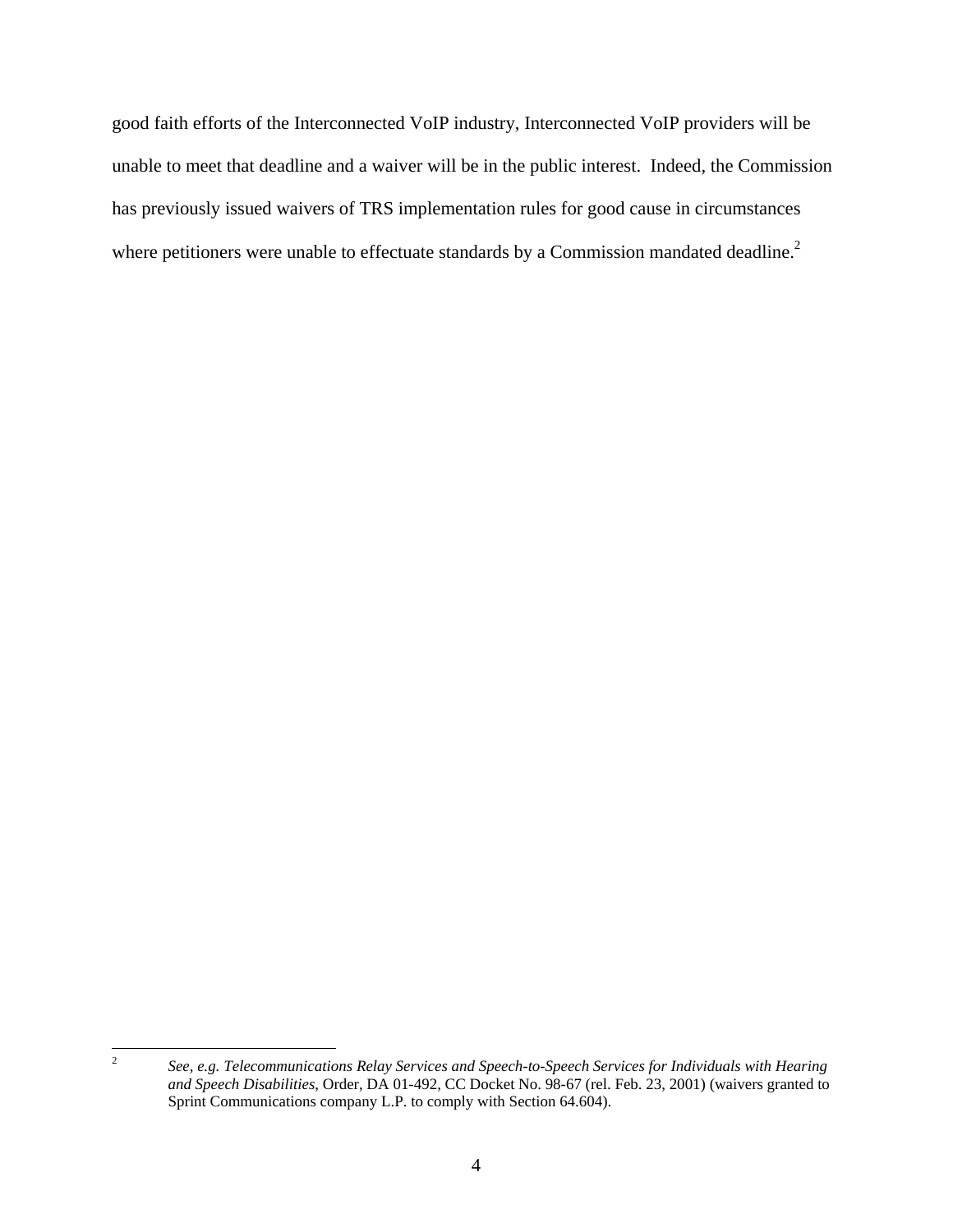#### **Before the Federal Communications Commission Washington, D.C. 20554**

| In the Matters of                              |                      |
|------------------------------------------------|----------------------|
|                                                |                      |
| <b>IP-Enabled Services</b>                     | WC Docket No. 04-36  |
|                                                |                      |
| Implementation of Sections 255 and $251(a)(2)$ |                      |
| of The Communications Act of 1934, as          | WT Docket No. 96-198 |
| Enacted by The Telecommunications Act of       |                      |
| 1996: Access to Telecommunications             |                      |
| Service, Telecommunications Equipment and      |                      |
| <b>Customer Premises Equipment by Persons</b>  |                      |
| with Disabilities                              |                      |
|                                                |                      |
| Telecommunications Relay Services and          | CG Docket No. 03-123 |
| Speech-to-Speech Services for Individuals      |                      |
| with Hearing and Speech Disabilities           |                      |
|                                                | CC Docket No. 92-105 |
| The Use of N11 Codes and Other Abbreviated     |                      |
| Dialing Arrangements                           |                      |

#### **PETITION FOR ADMINISTATIVE STAY OR WAIVER OF THE VOICE ON THE NET (VON) COALITION**

The Voice on the Net ("VON") Coalition respectfully requests that the Commission issue a stay of the effectiveness of certain provisions of the Disability Access Order for Interconnected VoIP providers released on June 15, 2007. Specifically, the Commission should stay its TRS requirements set forth in Subpart F of the Commission's Part 64 rules, with the exception of 47 C.F.R. 64.604(5)(iii) requiring Interconnected VoIP providers to contribute to the TRS fund, to the extent that it demands Interconnected VoIP provider compliance by October 5, 2007. In the alternative, the VON Coalition requests a waiver of these requirements.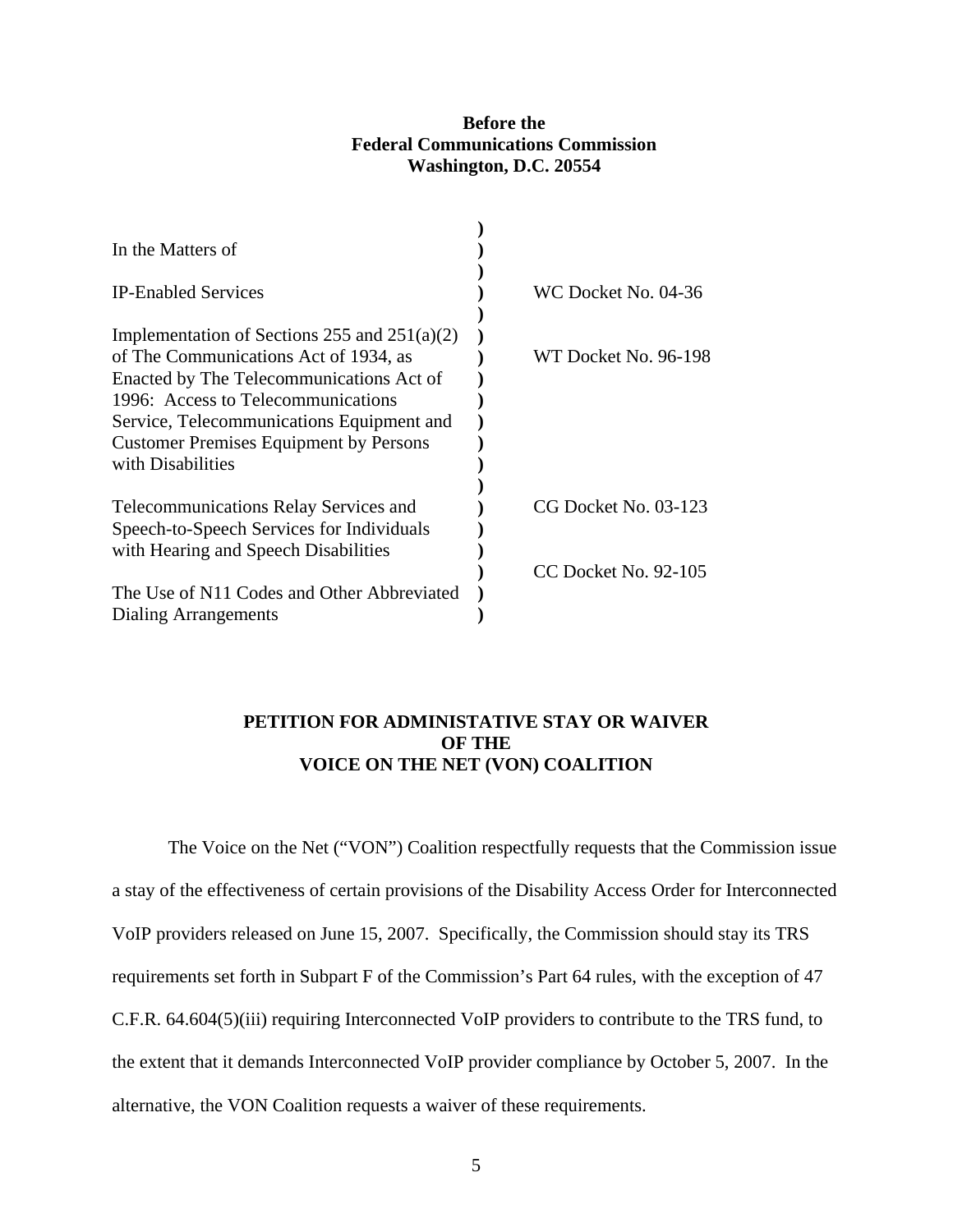### **I. THE VON COALITION SATISFIES THE CRITERIA REQUIRING A STAY OF THE DISABILITY ACCESS REQUIREMENTS, OR IN THE ALTERNATIVE, WAIVER OF THE COMMISSION'S RULES**

Under the Communications Act of 1934 and the APA, the FCC may stay its decisions "when ... justice so requires."<sup>3</sup> In deciding whether to grant a stay, it is well-established that the Commission looks to the same four factors as federal courts: (1) the likelihood of success on the merits; (2) the likelihood of irreparable injury; (3) harm to other parties; and (4) the public interest.<sup>4</sup> Although the VON Coalition offers compelling legal and practical objections to the imposition of the full panoply of disabilities access requirements by October 5, 2007, when a serious legal question is involved or a substantial irreparable injury is alleged, a movant need only present a substantial case on the merits and show that the balance of the equities weighs in favor of granting a stay to succeed.<sup>5</sup> As explained below, the VON Coalition's motion amply satisfies each aspect of the Commission's requirements for a stay.

### **A. Interconnected VoIP Providers Are Expending Significant Effort to Comply With The FCC's Implementation Deadline**

The VON Coalition, generally, commends the Commission for its recognition that VoIP technology has the potential to radically improve communications for the 54 million Americans with disabilities and for its efforts to bring the tremendous flexibility and benefits of Interconnected VoIP services to all Americans. As the Coalition described previously, VoIP

<sup>&</sup>lt;sup>2</sup><br>3 5 U.S.C. § 705.

<sup>4</sup> *See Va. Petroleum Jobbers Ass'n v. Fed. Power Comm'n*, 259 F.2d 921 (D.C. Cir. 1958), *as revised by Wash. Metro. Area Transit Comm'n v. Holiday Tours, Inc. (Assignor) and Clear Channel Broad. Licenses, Inc. (Assignee), for Consent to Assignment*, 559 F.2d 841, 842-43 (D.C. Cir. 1977); s*ee also Applications of CumulusLicensing Corp.*, 16 FCC Rcd 1052, 1054 (¶ 5) (2001); *Applications of Shareholders of CBS Corp. and Viacom, Inc. for Transfer of Control of CBS Corp. and Certain Subs.*, 16 FCC Rcd 5831, 5832 (¶ 3) (2001).

<sup>5</sup> *See Cuomo v. United States Nuclear Regulatory Comm'n*, 772 F.2d 972, 974 (D.C. Cir. 1985) ("To justify the granting of a stay, a movant need not always establish a high probability of success on the merits. Probability of success is inversely proportional to the degree of irreparable injury evidenced."); *Providence Journal Co. v. Fed. Bureau of Investigation*, 602 F.2d 1010 (1st Cir. 1979).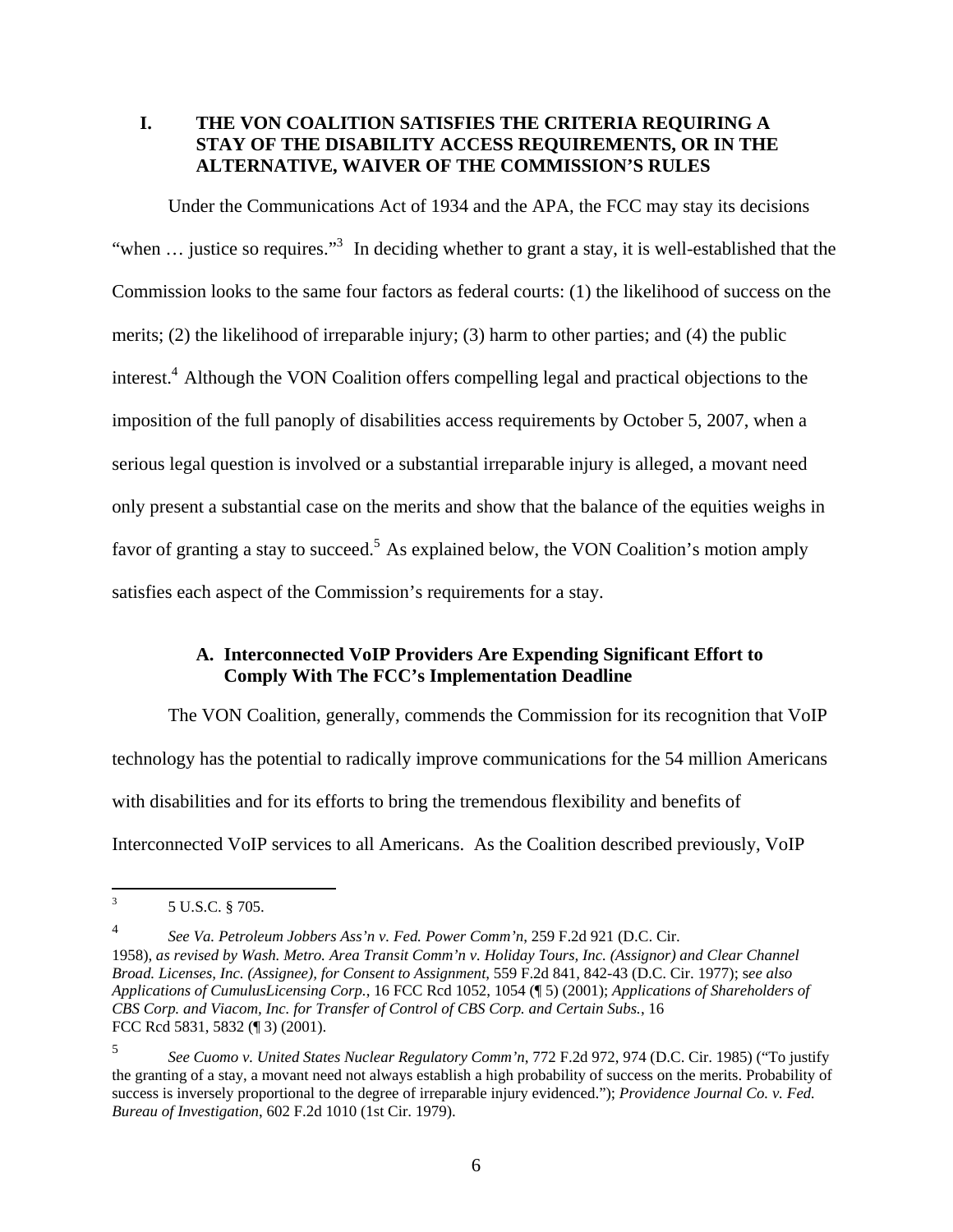providers have a strong history of being proactive with regard to disability access issues. They have sought to be leaders in addressing disability access issues as a forethought, and not an afterthought. Furthermore, as explained by the VON Coalition in its May 24, 2007 *ex parte* in this proceeding*,* application of the Commission's TRS existing rules, which were designed for a different era in communications, and which do not address the unique issues surrounding broadband and computer-enabled communication, could easily stifle some of the very applications and services that are currently deemed priceless by many in the disabled community. To ensure that the pace of innovation and therefore the availability of accessible communications tools are not hindered, the Commission should stay the application of the TRS rules to Interconnected VoIP providers until it is able to carefully evaluate the technical feasibility, cost, and benefits of applying the various TRS accessibility standards to services such as combined voice, video, and text.

In 1991, the Commission adopted rules implementing Section 225 to ensure that TRS is available to the extent possible and in the most efficient manner, to persons with hearing or speech disabilities.<sup>6</sup> Covered providers were given two years to deploy required TRS capabilities, thus ensuring a uniform, nationwide system. Since then, the Commission has adopted multiple orders improving on the original rules, all the while recognizing that technology continues to evolve and "new forms of TRS. . . offer consumers access to the nation's telephone system in different ways depending on the nature of a consumer's disability

 $\overline{a}$ 

<sup>6 47</sup> U.S.C. § 225(b)(1). *Telecommunications Services for Individuals with Hearings and Speech Disabilities and the Americans with Disabilities Act of 1990*, Report and Order and Request for Comments, 6 FCC Rcd 4657 (1991).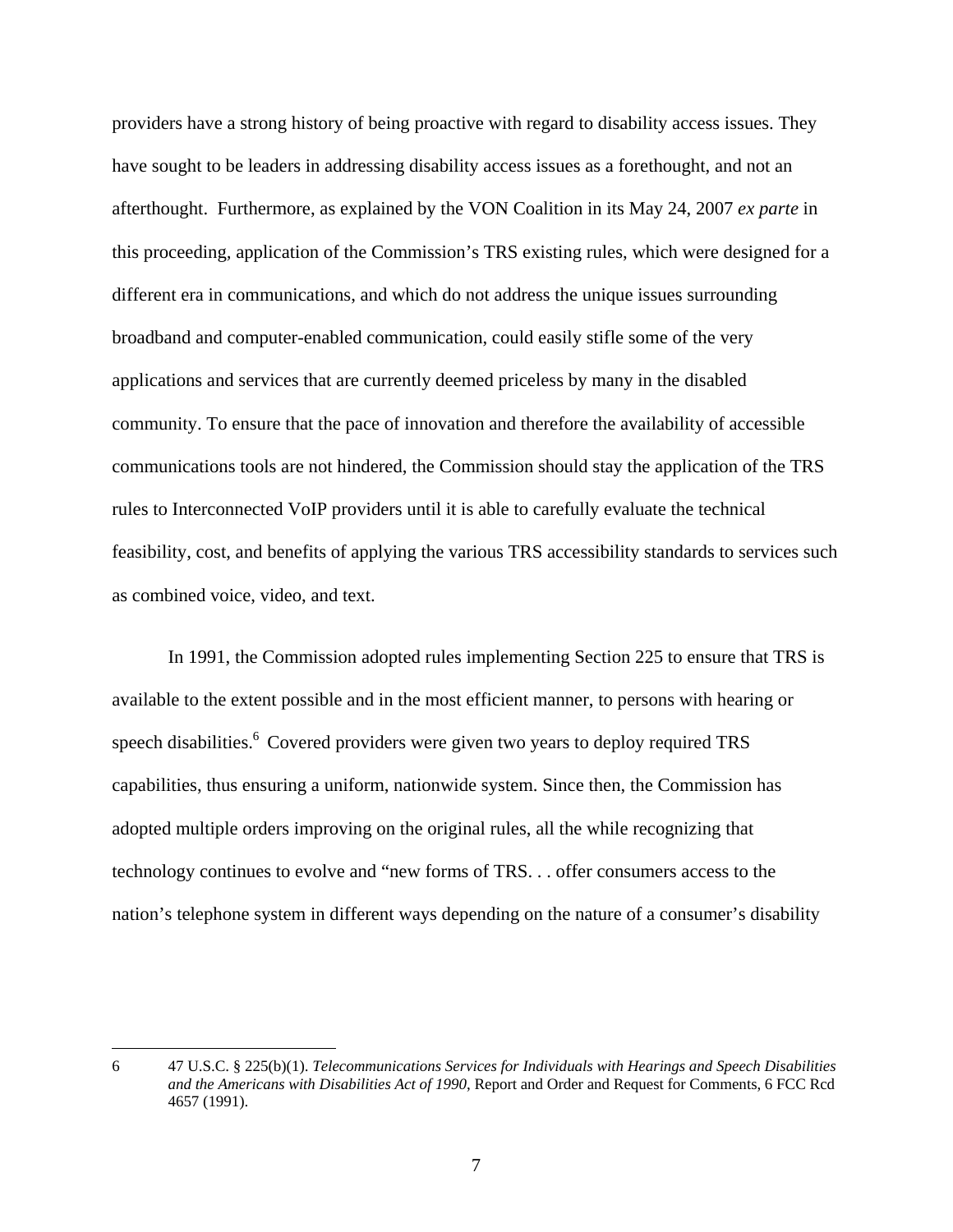and their communications preferences."<sup>7</sup> The new services added to the original TRS requirements, such as video relay services (VRS), IP relay services, and IP-captioned telephone service (IP CTS), have brought our nation closer to the goal of providing deaf and hard of hearing persons functionally equivalent access to the nation's communications systems. However, such deployments of transformative IP-enabled technologies have not been easy and the Commission has recognized the differences in deploying IP and TDM enabled TRS services by waiving many of the mandatory minimum standards for IP-enabled TRS services.<sup>8</sup>

#### **B. The VON Coalition Would Likely Prevail on the Merits**

The VON Coalition would likely prevail on the merits because the Order imposes unreasonable and arbitrary deadlines on Interconnected VoIP providers. The Order unreasonably established a compliance deadline without apparent consideration of the technical and operational complexities of compliance, time, and impact on consumers associated with meeting the Order's requirements – a deadline that many Interconnected VoIP providers subject to the Order will be unable to reasonably meet.

As discussed above, although the VoIP industry has already invested significant time and resources toward developing and implementing technologies that transcend some of the discriminatory effects of the telephone system that TRS was designed to overcome, the IP

<sup>7</sup>  *See generally Telecommunications Relay Services and Speech-to-Speech Services for Individuals with Hearing and Speech Disabilities*, Report and Order, Order on Reconsideration, and Further Notice of Proposed Rulemaking, 19 FCC Rcd 12475, ¶¶ 2-13 (2004)(overview of past TRS orders) ("*2004 TRS Report & Order*").

<sup>8</sup> As the Commission recognized following its initial adoption of the IP Relay Order, "as new technologies develop and are applied to relay, it is not always easy to fit them into the pre-existing regulatory regime, especially a regime developed when relay calls were made entirely over the PSTN. Therefore, there may be more uncertainty as to what pre-existing requirements mean when applied to new technology*." Provision of Improved Telecommunications Relay Services and Speech-to-Speech Services for Individuals with Hearing and Speech Disabilities*, Order on Reconsideration, 20 FCC Rcd 13140 ¶ 29 (2005).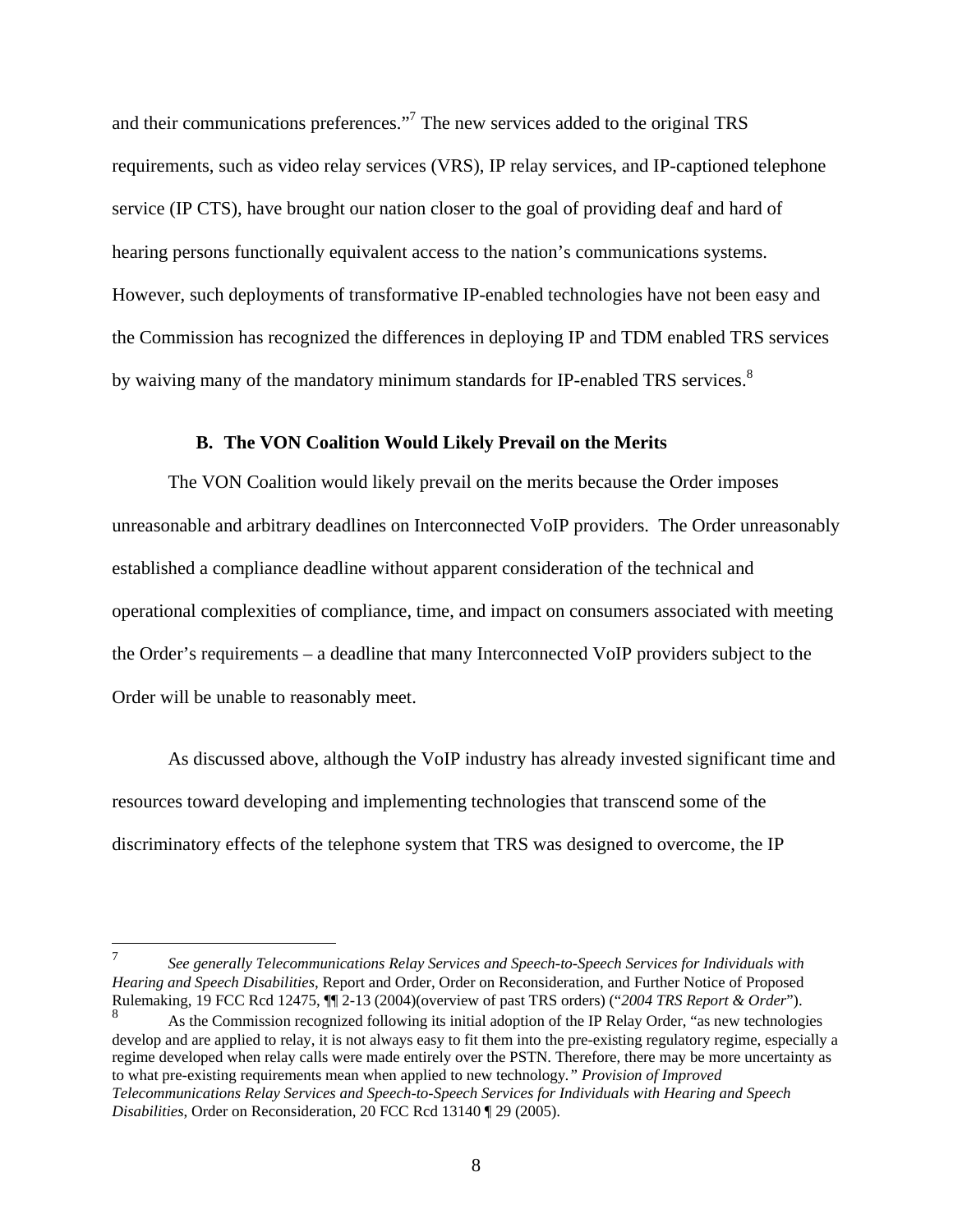industry projects significant additional resources will be required to complete the network modifications necessary to come into compliance with the TRS rules by October 5, 2007.

Because Interconnected VoIP services, as well as many of the available TRS services, can often be provided over an array of different devices, VoIP providers, TRS providers, and consumers must have an adequate understanding of the technical, operational and economic issues associated with the extension of TRS rules to VoIP providers. Although the Commission's IP-Enabled Services rulemaking sought comment on the reasonableness of applying TRS rules to VoIP, the record in that proceeding was compiled over three years ago and only reflects technologies available at the time. The Commission has not adequately examined the technical feasibility, cost, and benefits of applying the various mandatory minimum accessibility standards to services such as combined voice, video, and text.

The Commission's failure to establish a reasonable time frame by which Interconnected VoIP providers are to comply with Subpart F of Part 64 of the Commission's rules, in addition to its failure to fully evaluate the burden of those rules on Interconnected VoIP providers in relation to the benefits to consumers are reasonable grounds to expect that the VON Coalition would prevail on the merits.

### **C. Failure to grant a stay would cause Interconnected VoIP providers serious and irreparable harm**

If allowed to remain effective, the Order would cause Interconnected VoIP providers serious and irreparable harm in that Interconnected VoIP providers would be unable to comply with the deadline and would be subject to fines for noncompliance. Further, in an effort to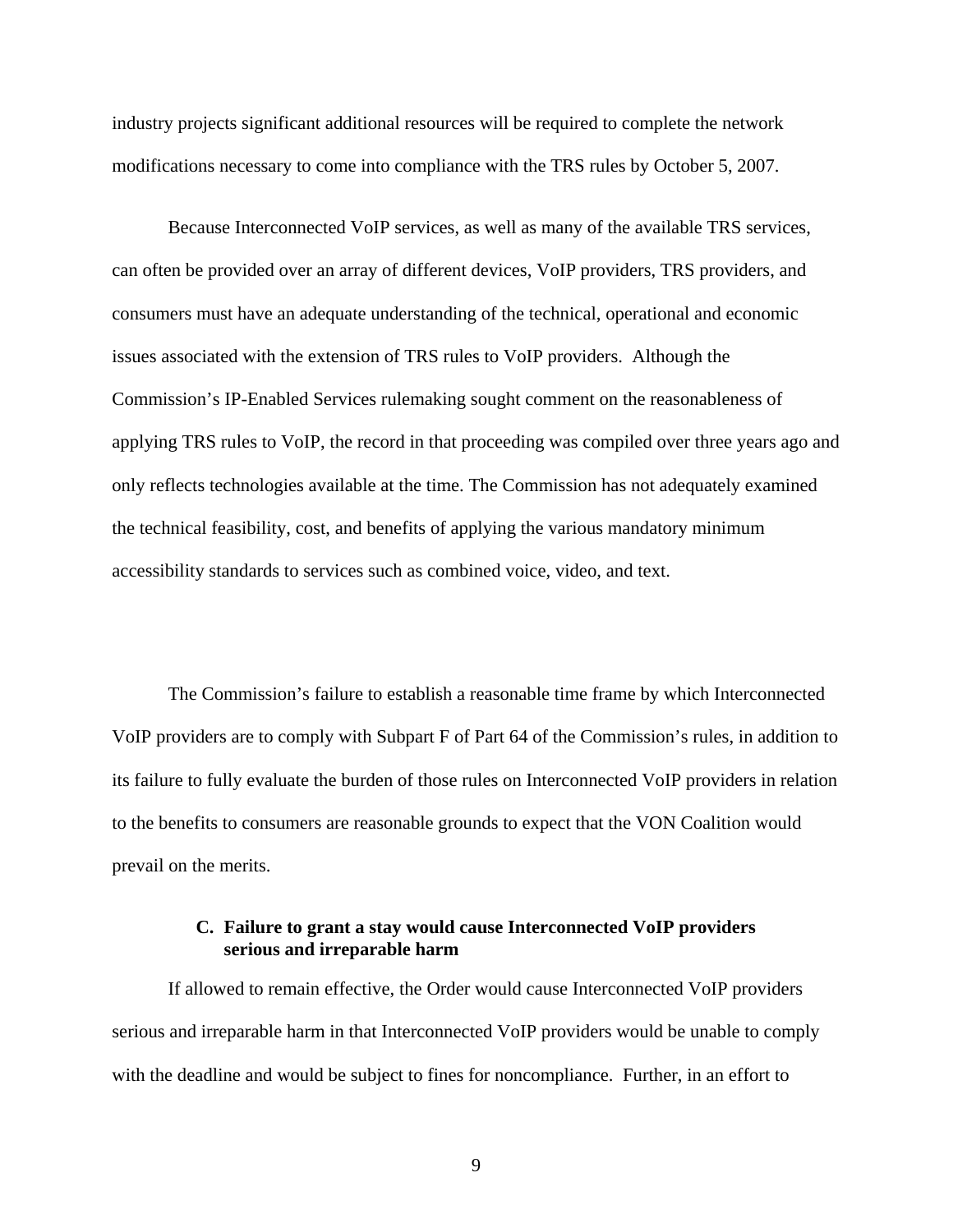hasten compliance, Interconnected VoIP providers would be forced to redeploy scarce technical and operational staff currently allocated to projects supporting the myriad of regulatory compliance obligations imposed by the Commission in an unprecedented abbreviated time period with which Interconnected VoIP providers already are working diligently to comply. These obligations now include: continued E9-1-1 negotiation, interconnection, and testing, CALEA compliance, USF filings and payments, modifications necessary to meet the recently imposed CPNI obligations, Section 255 disability access obligations, and the imposition of regulatory fees.

### **D. Others will not be harmed by the grant of stay**

Granting the stay will not harm competitors of Interconnected VoIP providers or their customers; in fact it will benefit both. Today, VoIP protocols (SIP, H.323 and others) allow services to combine voice and video to allow people with disabilities to communicate using video and sign language. Some Interconnected VoIP providers deliver high-quality, full-motion video and clear, delay-free audio over broadband. Internet connections also allow parties using American Sign Language to converse without operators. Likewise, video relay services have surfaced across the nation, allowing hard-of-hearing, deaf, or speech impaired people to call anyone they want and communicate naturally. Some VoIP providers make their VoIP-enabled video calling software available for download for free on the Internet; the only end-user cost may be an inexpensive video camera. Despite the tremendous potential offered by IP services, the Commission has now imposed an unreasonable and arbitrary abbreviated deadline to require Interconnected VoIP providers to come into compliance with the TRS rules, which were designed for a different era in communications, and which do not address the unique issues surrounding broadband and computer-enabled communication. This brief compliance period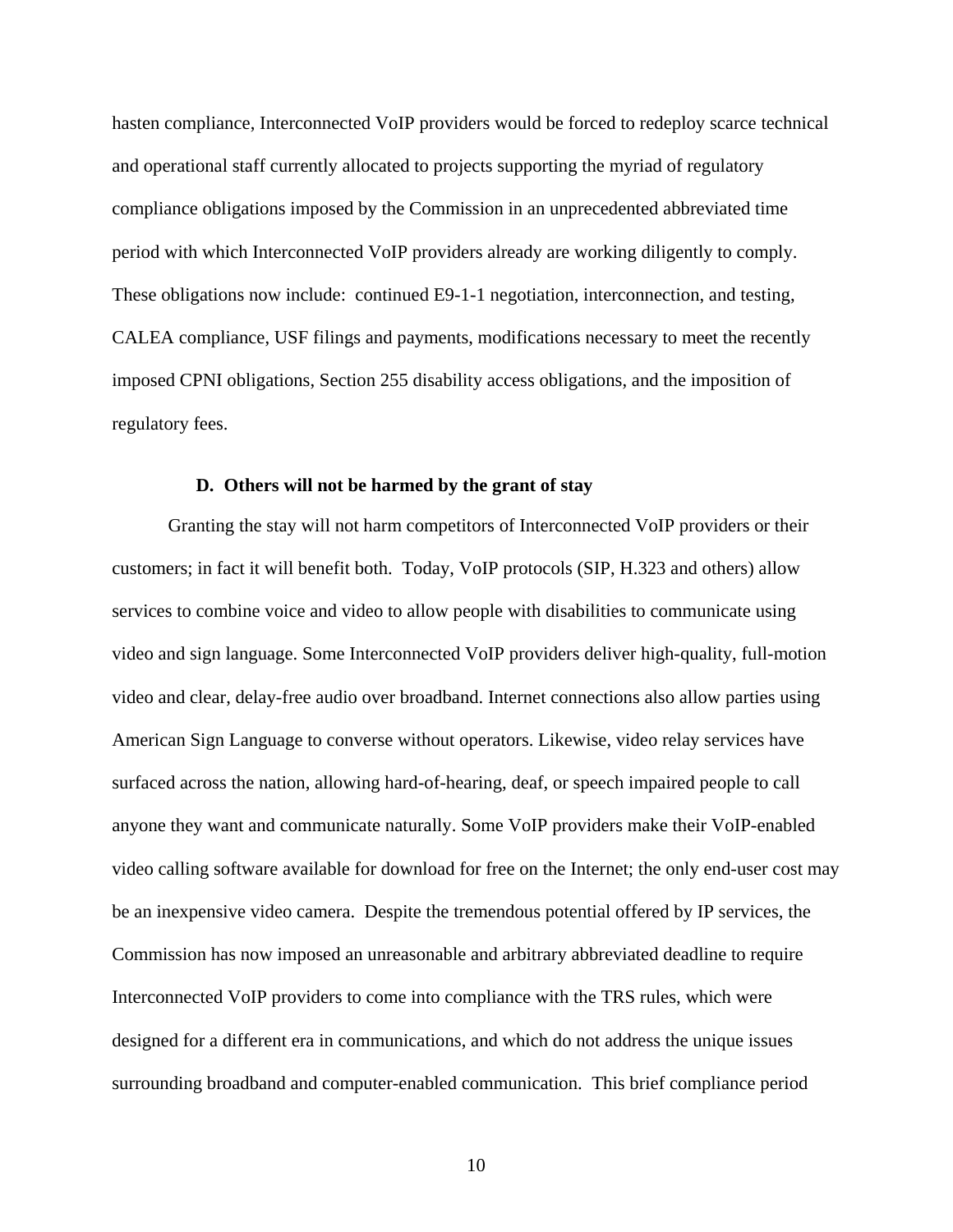could easily stifle and raise significantly the price of some of the very applications and services that are currently deemed essential by many in the disabled community. To ensure that the pace of innovation, reasonable cost, and availability of accessible communications tools are not hindered, the Commission must grant the stay to enable Interconnected VoIP providers to implement the rules and requirements in the manner that is most beneficial to consumers.

#### **E. The stay will serve the public interest**

The stay would serve the public interest in that it would allow enough time for Interconnected VoIP providers to fully develop and test the various TRS services and well as 711 abbreviated dialing arrangements for each of these services prior to introduction to the public, thereby facilitating a one-time change that provides customers with complete and accurate products and services and accommodates that goals of the Section 225.

Furthermore, the stay will serve the public interest by enabling Interconnected VoIP providers to deploy emergency services and begin marketing and selling VoIP services in areas of the country that currently do not have the benefit of Interconnected VoIP, thus improving our nation's safety and security.

As an alternative to a stay, the VON Coalition requests that the Commission grant a waiver of the October 5, 2007 deadline. A waiver is justified because, despite the good faith efforts to expeditiously develop services that are compliant with the Commission's TRS rules, for the reasons described above, many Interconnected VoIP providers find it difficult if not impossible to meet the deadline. As explained, the public interest will be served by extending the deadline, whether through a waiver or stay, in that it will enable Interconnected VoIP providers to fully develop and test the services prior to introduction to the public and will also